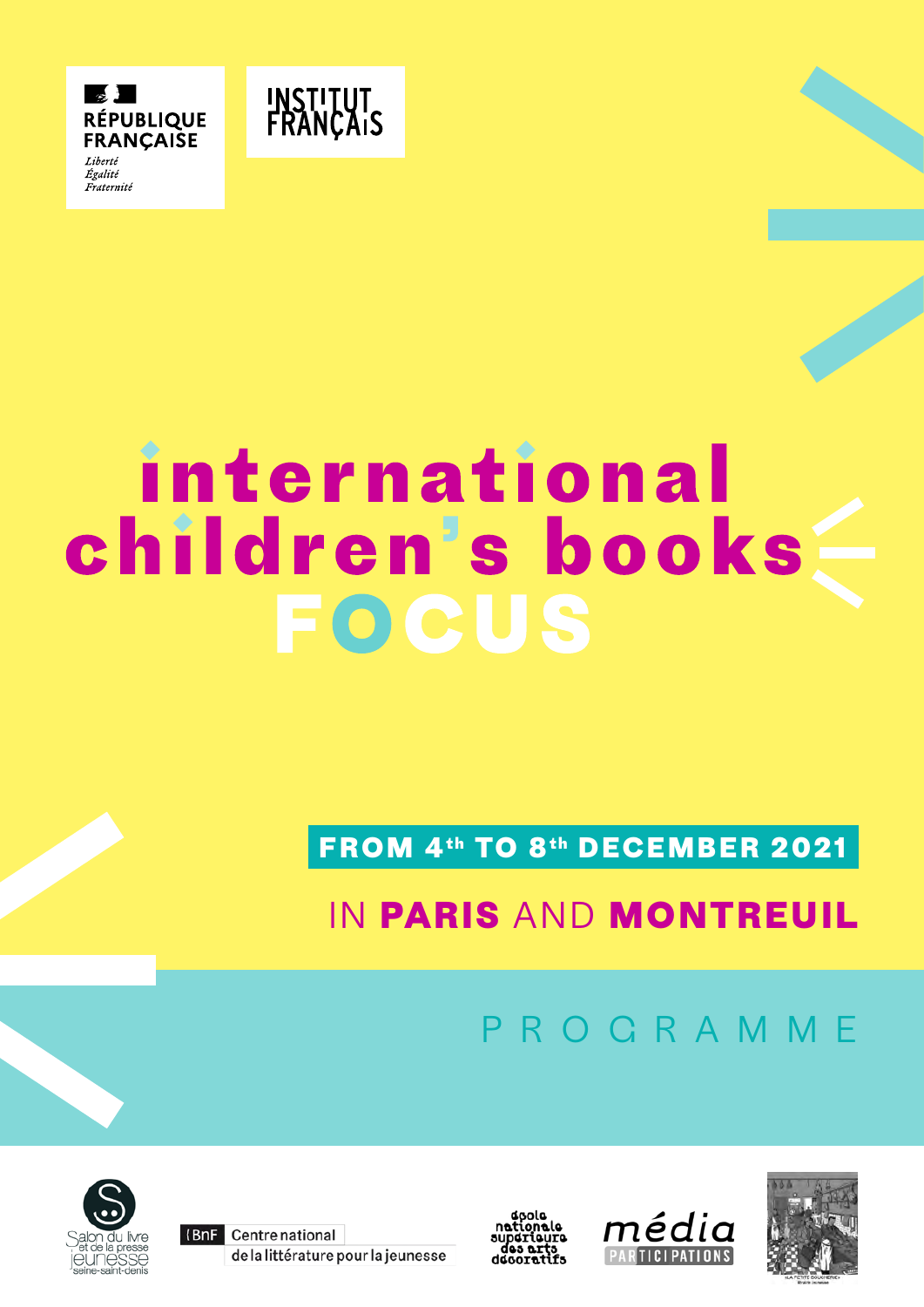# international children's books

#### **P R O G R A M M E**

**[**FROM 4th TO 8th DECEMBER 2021**]**

#### **Saturday 4<sup>th</sup> December**

*Arrival and airport transfer to hotel for participants*



**4PM — 5PM  Welcome** for the group of participants at the hotel by the Book & Libraries team Les jardins du Marais • *74 rue Amelot, 75011 Paris [www.lesjardinsdumarais.com](https://www.lesjardinsdumarais.com/)*



**7PM** *Dinner: free programme*

# **Sunday 5th December**

| $10AM - 11AM$    | Talk with three children's authors/illustrators on the topic:<br>"What ambitions and incentives can be found in creating for<br>children's literature?" / Lucie Félix (Grande Ourse 2021 winner),<br>RAMONA BADESCU et STÉPHANE SERVANT<br>Salon du livre et de la presse jeunesse en Seine-Saint-Denis<br>(SLPJ) · Palais des Congrès Paris Est, 128 rue de Paris,<br>93100 Montreuil · slpiplus.fr |
|------------------|------------------------------------------------------------------------------------------------------------------------------------------------------------------------------------------------------------------------------------------------------------------------------------------------------------------------------------------------------------------------------------------------------|
| $11AM - 11.15AM$ | Coffee break                                                                                                                                                                                                                                                                                                                                                                                         |
|                  | 11.15AM - 12AM Presentation of the work of the Centre de promotion du livre<br>jeunesse en Seine-Saint-Denis (CPLJ)<br>/ SYLVIE VASSALLO, director of CPLJ<br>SLPJ • Palais des Congrès Paris Est, 128 rue de Paris,<br>93100 Montreuil                                                                                                                                                              |
| $12AM - 1PM$     | <b>Guided tour of the fair</b> with an SLPJ member                                                                                                                                                                                                                                                                                                                                                   |
| $1PM - 2PM$      | Lunch: free programme                                                                                                                                                                                                                                                                                                                                                                                |
| $2PM - 4PM$      | Immersive experience with a small/large publisher, observation<br>SLPJ · Palais des Congrès Paris Est, 128 rue de Paris,<br>93100 Montreuil                                                                                                                                                                                                                                                          |
| $4PM - 6PM$      | Open visit of the fair                                                                                                                                                                                                                                                                                                                                                                               |
|                  | Dinner: free programme                                                                                                                                                                                                                                                                                                                                                                               |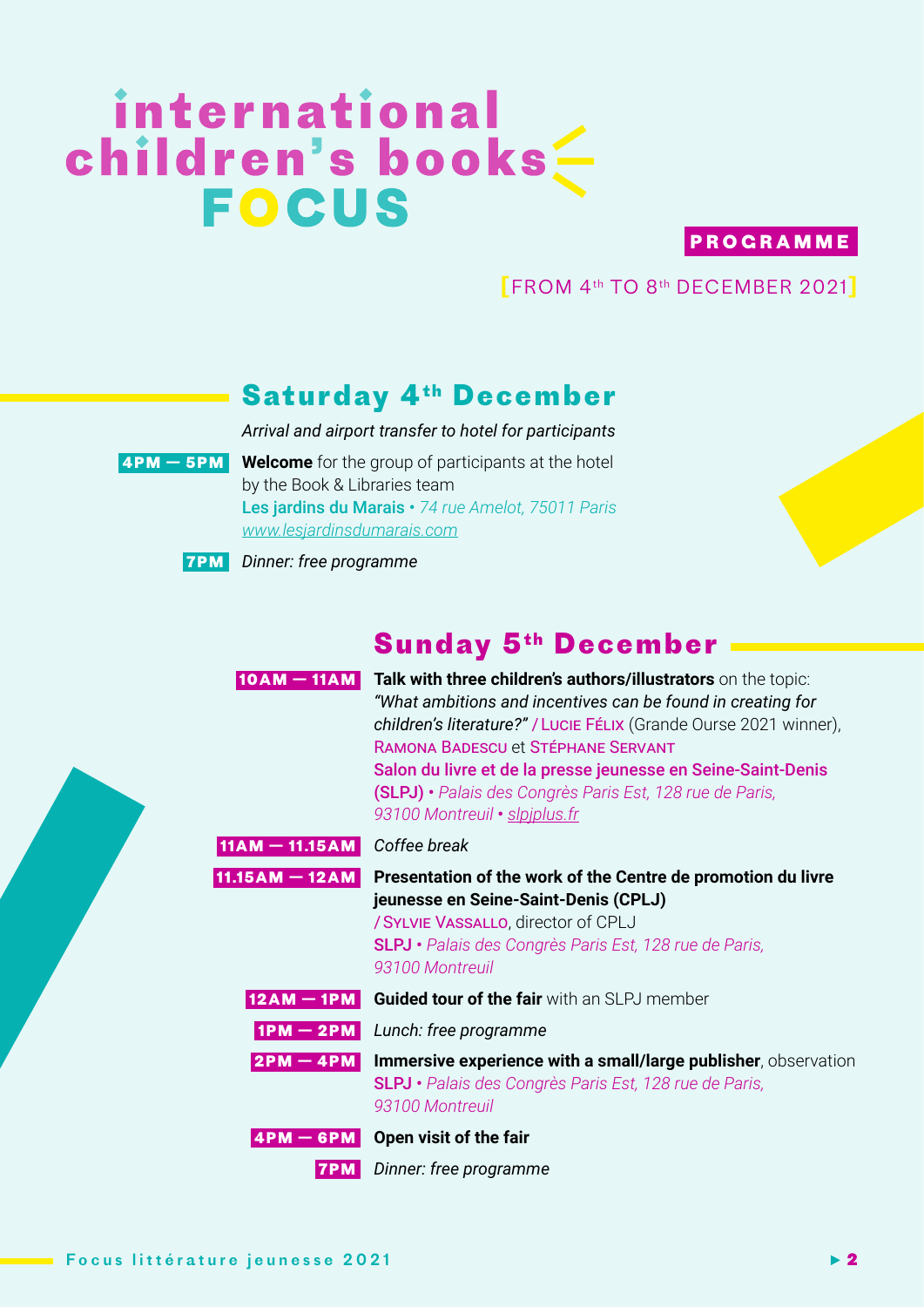### **Monday 6th December**

| $10AM - 12AM$ | Immersive experience with a small/large publisher, observation<br>SLPJ · Palais des Congrès Paris Est, 128 rue de Paris,<br>93100 Montreuil                                                                                     |
|---------------|---------------------------------------------------------------------------------------------------------------------------------------------------------------------------------------------------------------------------------|
|               | $12AM - 2PM$ Lunch: free programme                                                                                                                                                                                              |
|               | <b>2PM - 4PM Round table</b> "Characteristics and unique features of the French"<br>children's literature book process" / led by JEAN-MARIE OZANNE<br>SLPJ · Palais des Congrès Paris Est, 128 rue de Paris,<br>93100 Montreuil |
|               | $4PM - 6PM$ Open visit of the fair                                                                                                                                                                                              |

**8PM** *Dinner: free programme*

# **Tuesday 7th December**

|              | <b>9AM - 10.30AM</b> Visit of a children's literature bookshop<br>and talk with JEAN-PAUL COLLET, bookshop director<br>La Petite Boucherie $\cdot$ 65 rue Monge, 75005 Paris                                                                                                                                                                                                                                                                                              |
|--------------|---------------------------------------------------------------------------------------------------------------------------------------------------------------------------------------------------------------------------------------------------------------------------------------------------------------------------------------------------------------------------------------------------------------------------------------------------------------------------|
| $11AM - 1PM$ | "Teaching creation in illustration: from acquiring academic<br>artistic skills to publishing"<br>Visit of the École des Arts Décoratifs de Paris<br>/ KATY COUPRIE, Curriculum director for Print<br>and talks / JULIEN BOHDANOWICZ, Director of Studies,<br><b>AURÉLIE ZITA, Deputy Director of Studies and the school's Head</b><br>of International Relations, TEACHERS and STUDENTS<br>École des Arts Décoratifs de Paris<br>31 rue d'Ulm, 75005 Paris • www.ensad.fr |
|              | $1PM - 2.30PM$ Lunch: free programme                                                                                                                                                                                                                                                                                                                                                                                                                                      |
|              | <b>3PM - 5PM</b> Talk at the BnF with the Centre national de la littérature<br>pour la jeunesse / HASMIG CHAHINIAN, Centre national<br>de la littérature jeunesse<br><b>BnF</b> · Quai François-Mauriac, 75013 Paris · cnlj.bnf.fr                                                                                                                                                                                                                                        |
| 7.30PM       | Dinner: free programme                                                                                                                                                                                                                                                                                                                                                                                                                                                    |

### **Wednesday 8th December**



**12.30PM — 2.30PM** *Lunch: free programme*

**from 2.30PM** *Participants departure*